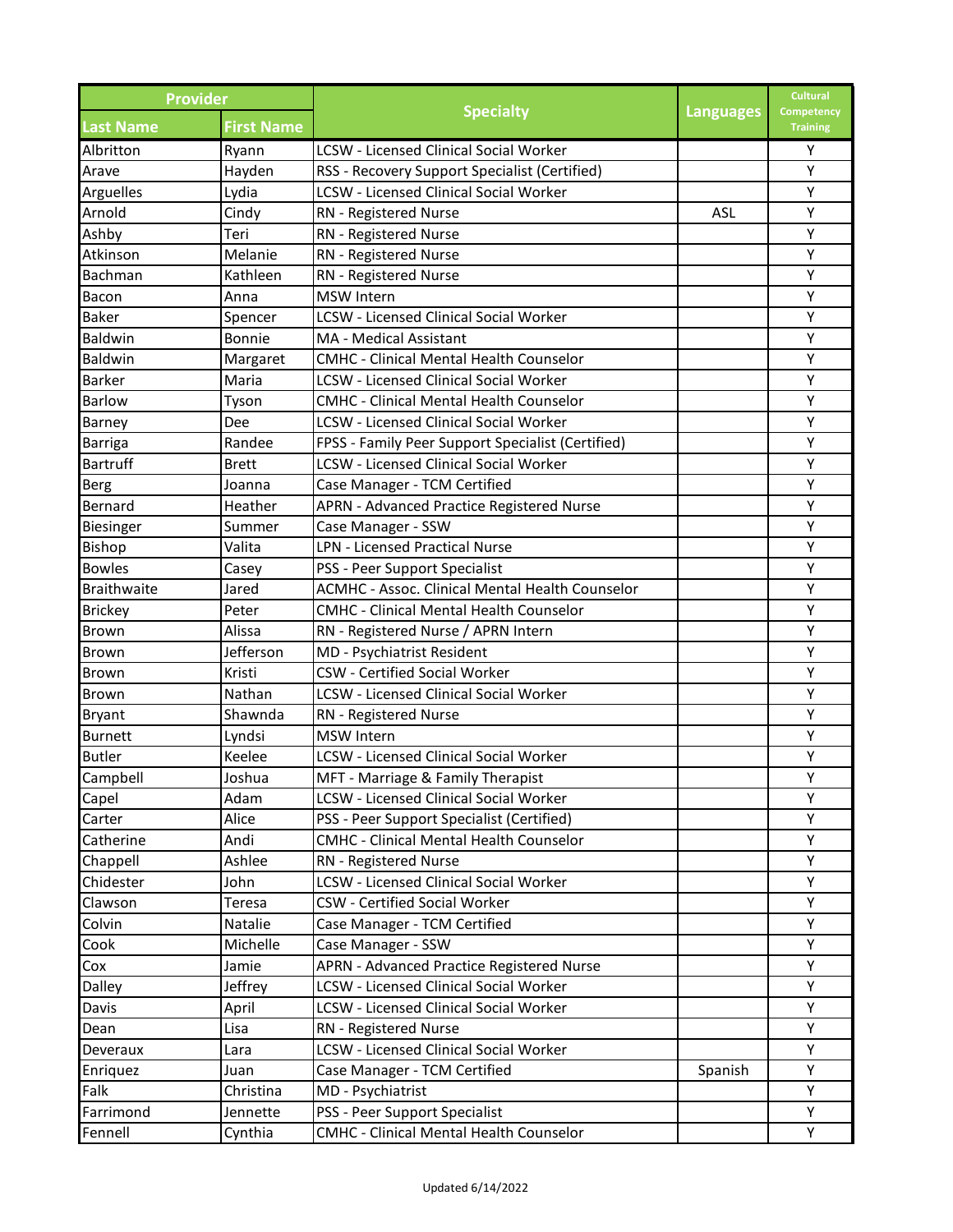| Fessler    | Maggi        | SDS - Skills Development Specialist               |            | Y |
|------------|--------------|---------------------------------------------------|------------|---|
| Flitton    | Shawnda      | <b>CMHC - Clinical Mental Health Counselor</b>    |            | Υ |
| Francis    | Craig        | APRN - Advanced Practice Registered Nurse         | Portuguese | Υ |
| Francis    | Kenton       | <b>LCSW - Licensed Clinical Social Worker</b>     |            | Υ |
| Fritz      | Marie        | PSS - Peer Support Specialist (Certified)         |            | Υ |
| Gandy      | Kennedy      | <b>LCSW - Licensed Clinical Social Worker</b>     | Norwegian  | Υ |
| Gates      | Melissa      | RN - Registered Nurse                             |            | Υ |
| Geldmacher | F. Elizabeth | <b>LCSW</b> - Licensed Clinical Social Worker     |            | Υ |
| Gill       | Julie        | Case Manager - TCM Certified                      |            | Y |
| Goodrich   | Gary         | PhD - Psychologist                                |            | Υ |
| Green      | Robert       | RN - Registered Nurse                             |            | Υ |
| Grieco     | Hannah       | Case Manager - TCM Certified                      |            | Υ |
| Gross      | Heidi        | MD - Psychiatrist Resident                        |            | Y |
| Guzman     | Rosalva      | <b>LCSW - Licensed Clinical Social Worker</b>     | Spanish    | Υ |
| Hadfield   | Neyla        | Case Manager - SSW                                |            | Υ |
| Hafen      | <b>Bret</b>  | APRN - Advanced Practice Registered Nurse         |            | Υ |
| Hamel      | Angelique    | MA - Medical Assistant                            |            | Υ |
| Harding    | Stephanie    | <b>LCSW - Licensed Clinical Social Worker</b>     |            | Υ |
| Harrell    | Niki         | <b>LCSW - Licensed Clinical Social Worker</b>     |            | Υ |
| Harris     | Charlotte    | APRN - Advanced Practice Registered Nurse         |            | Υ |
| Harrison   | Kirk         | <b>LCSW - Licensed Clinical Social Worker</b>     | Spanish    | Υ |
| Harwell    | E. Regan     | APRN - Advanced Practice Registered Nurse         |            | Υ |
| Haskell    | Shaylie      | PSR - Payee Services Representative               |            | Υ |
| Hasten     | Marilyn      | RN - Registered Nurse                             |            | Υ |
| Hendricks  | Carol        | <b>LCSW - Licensed Clinical Social Worker</b>     |            | Υ |
| Herr       | Debora       | Case Manager                                      |            | Y |
| Herrera    | Vickie       | RN - Registered Nurse                             |            | Υ |
| Herrin     | Dawneen      | Case Manager - SSW                                |            | Υ |
| Heyrend    | Jennifer     | RN - Registered Nurse                             |            | Υ |
| Hicken     | Emily        | <b>MSW Intern</b>                                 |            | Υ |
| Hinojosa   | Holly        | FPSS - Family Peer Support Specialist (Certified) |            | Υ |
| Hood       | Marty        | <b>LCSW</b> - Licensed Clinical Social Worker     |            | Υ |
| Howard     | Erica        | PSR - Payee Services Representative               |            | Υ |
| Howe       | Mitchell     | Case Manager - TCM Certified                      |            | Y |
| Howes      | Jessie       | CMHC - Clinical Mental Health Counselor           |            | Y |
| Hrabal     | Victoria     | MA - Medical Assistant                            |            | Υ |
| Huber      | Sarah        | <b>MSW</b> Intern                                 |            | Y |
| Humphrey   | Julie        | <b>LCSW - Licensed Clinical Social Worker</b>     |            | Υ |
| Hunsaker   | <b>Blake</b> | CMHC - Clinical Mental Health Counselor           |            | Y |
| Huven      | Justin       | Case Manager - SSW                                |            | Y |
| James      | Colby        | APRN - Advanced Practice Registered Nurse         |            | Y |
| Janes      | Julie        | SUDC - Substance Use Disorder Counselor           |            | Y |
| John       | Amanda       | <b>BSW Intern</b>                                 |            | Υ |
| Johnson    | Ashley       | Case Manager - TCM Certified                      |            | Υ |
| Johnson    | Heather      | <b>LCSW</b> - Licensed Clinical Social Worker     |            | Υ |
| Johnson    | Patricia     | <b>LCSW - Licensed Clinical Social Worker</b>     |            | Υ |
| Jones      | Shaylee      | CSW - Certified Social Worker                     |            | Υ |
| Jones      | Tracey       | <b>LCSW</b> - Licensed Clinical Social Worker     |            | Y |
| Kilfoyle   | Mikel        | RN - Registered Nurse                             |            | Υ |
| Kodel      | Teighlor     | CSW - Certified Social Worker                     |            | Υ |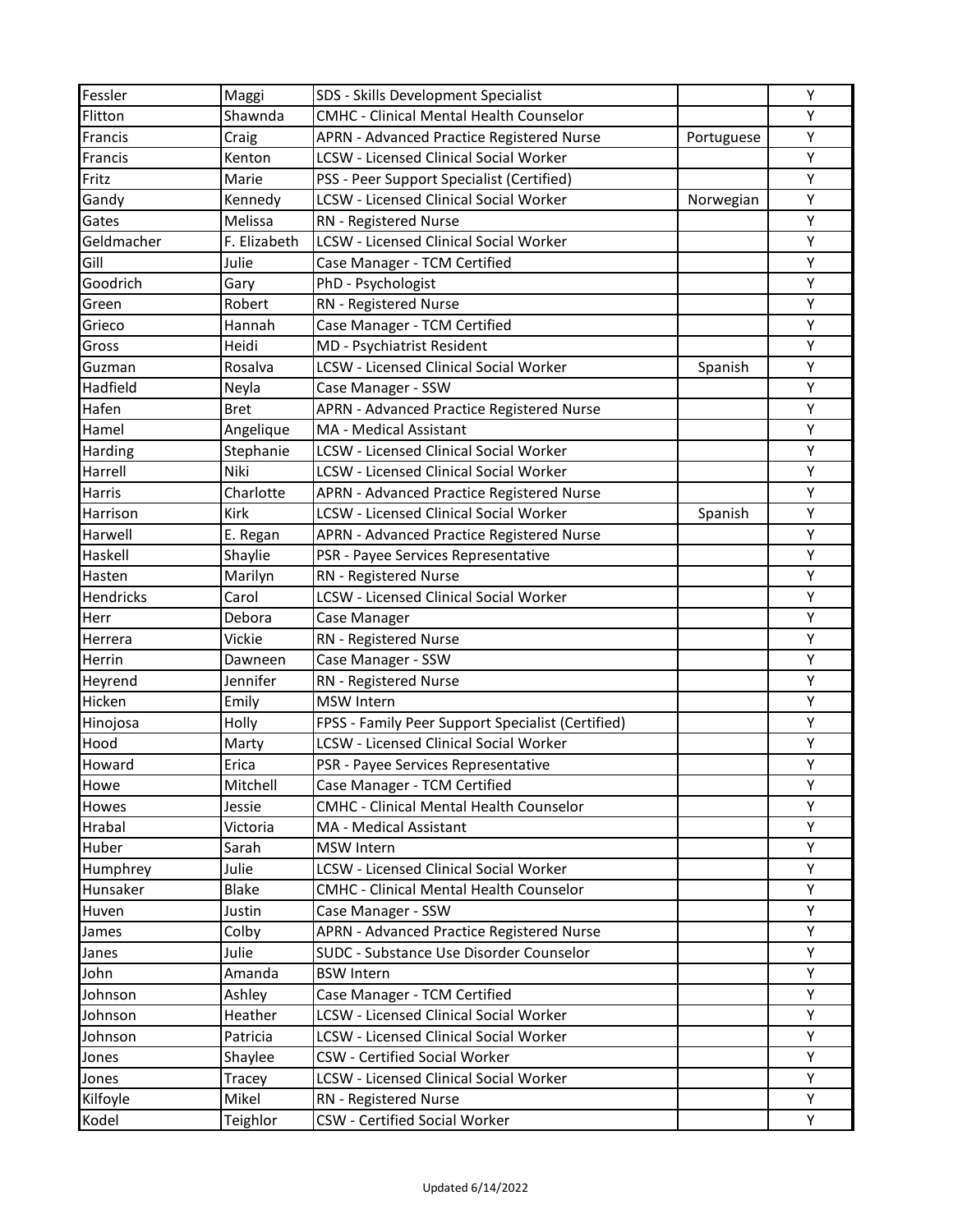| Kopaigora      | Elizabeth       | <b>LCSW - Licensed Clinical Social Worker</b>     |         | Y |
|----------------|-----------------|---------------------------------------------------|---------|---|
| Koryta         | Aimee           | RN - Registered Nurse                             |         | Υ |
| Krambule       | Heather         | APRN - Advanced Practice Registered Nurse         |         | Υ |
| <b>Kraus</b>   | Heidi           | <b>LCSW - Licensed Clinical Social Worker</b>     |         | Υ |
| Krause         | Julie           | APRN - Advanced Practice Registered Nurse         |         | Υ |
| Larsen         | Anna            | <b>LCSW - Licensed Clinical Social Worker</b>     |         | Υ |
| Larson         | Jody            | RN - Registered Nurse                             |         | Υ |
| Layne          | Andrew          | LCSW - Licensed Clinical Social Worker            |         | Υ |
| LeBaron        | Michael         | PSS - Peer Support Specialist (Certified)         |         | Y |
| Ledezma        | <b>Nefily</b>   | MFT - Marriage & Family Therapist                 | Spanish | Υ |
| Lockyer        | Paul            | RN - Registered Nurse                             |         | Υ |
| Long           | Kathleen        | PSR - Payee Services Rep - SSW                    |         | Υ |
| Lubiani        | Jennifer        | Case Manager - SSW                                |         | Υ |
| Mallory        | Susan           | MD - Psychiatrist                                 |         | Υ |
| Manwaring      | Lindsy          | Case Manager - TCM Certified                      |         | Υ |
| Manzanela      | Kashay          | MA - Medical Assistant                            |         | Υ |
| Maxfield       | Angie           | SUDC - Substance Use Disorder Counselor           |         | Υ |
| Maybee         | Margerita       | <b>LCSW</b> - Licensed Clinical Social Worker     |         | Υ |
| <b>McComas</b> | Kimberlee       | <b>LCSW - Licensed Clinical Social Worker</b>     |         | Υ |
| McKay          | David           | <b>LCSW - Licensed Clinical Social Worker</b>     |         | Υ |
| Medina         | Mireya          | FPSS - Family Peer Support Specialist (Certified) | Spanish | Υ |
| Mikesell       | Christina       | <b>CSW</b> - Certified Social Worker              |         | Υ |
| Moffitt        | Paula           | RN - Registered Nurse                             |         | Υ |
| Montoya        | Annette         | RN - Registered Nurse                             |         | Υ |
| Morgan         | Megan           | RN - Registered Nurse                             |         | Υ |
| Morris         | Austin          | Case Manager - TCM Certified                      |         | Υ |
| Morris         | Michael         | <b>LPN - Licensed Practical Nurse</b>             |         | Υ |
| Morris         | Michelle        | RN - Registered Nurse                             |         | Υ |
| Moss           | Nancy           | <b>LCSW - Licensed Clinical Social Worker</b>     |         | Υ |
| Murphy         | Kareena         | RN - Registered Nurse                             |         | Y |
| Murray         | Callie          | <b>LCSW - Licensed Clinical Social Worker</b>     |         | Υ |
| Narusis        | Justin          | Case Manager - SSW                                |         | Υ |
| <b>Neff</b>    | Jessica         | RSS - Recovery Support Specialist (Certified)     |         | Υ |
| Newman         | Jenafer         | <b>LCSW - Licensed Clinical Social Worker</b>     |         | Y |
| Newman         | Kyle            | RN - Registered Nurse / APRN Intern               |         | Υ |
| Ojeda          | Jami            | RSS - Recovery Support Specialist (Certified)     |         | Υ |
| Olsen          | <b>Britta</b>   | Case Manager - SSW                                |         | Υ |
| Ortega         | Dannielle       | RSS - Recovery Support Specialist (Certified)     |         | Υ |
| Palmer         | Kyle            | RSS - Recovery Support Specialist (Certified)     |         | Υ |
| Parker         | Cindie          | LCSW - Licensed Clinical Social Worker            |         | Y |
| Parker         | Krista          | Case Manager - SSW                                |         | Y |
| Pate           | R. Sabrina      | Case Manager - TCM Certified                      | Spanish | Υ |
| Payne          | Debra           | LCSW - Licensed Clinical Social Worker            | Spanish | Υ |
| Peckham        | Karon           | PSS - Peer Support Specialist (Certified)         |         | Υ |
| Petersen       | Stefanie        | MFT - Marriage & Family Therapist                 |         | Υ |
| Peterson       | <b>Brittany</b> | FPSS - Family Peer Support Specialist (Certified) |         | Υ |
| Philippi       | D. Kay          | DO - Psychiatrist                                 |         | Υ |
| Pierce         | Aubrey          | BSW Intern/SDS - Skills Development Specialist    |         | Υ |
| Pierce         | Rickie          | PSS - Peer Support Specialist (Certified)         |         | Υ |
| Playle         | Elizabeth       | CSW - Certified Social Worker                     |         | Υ |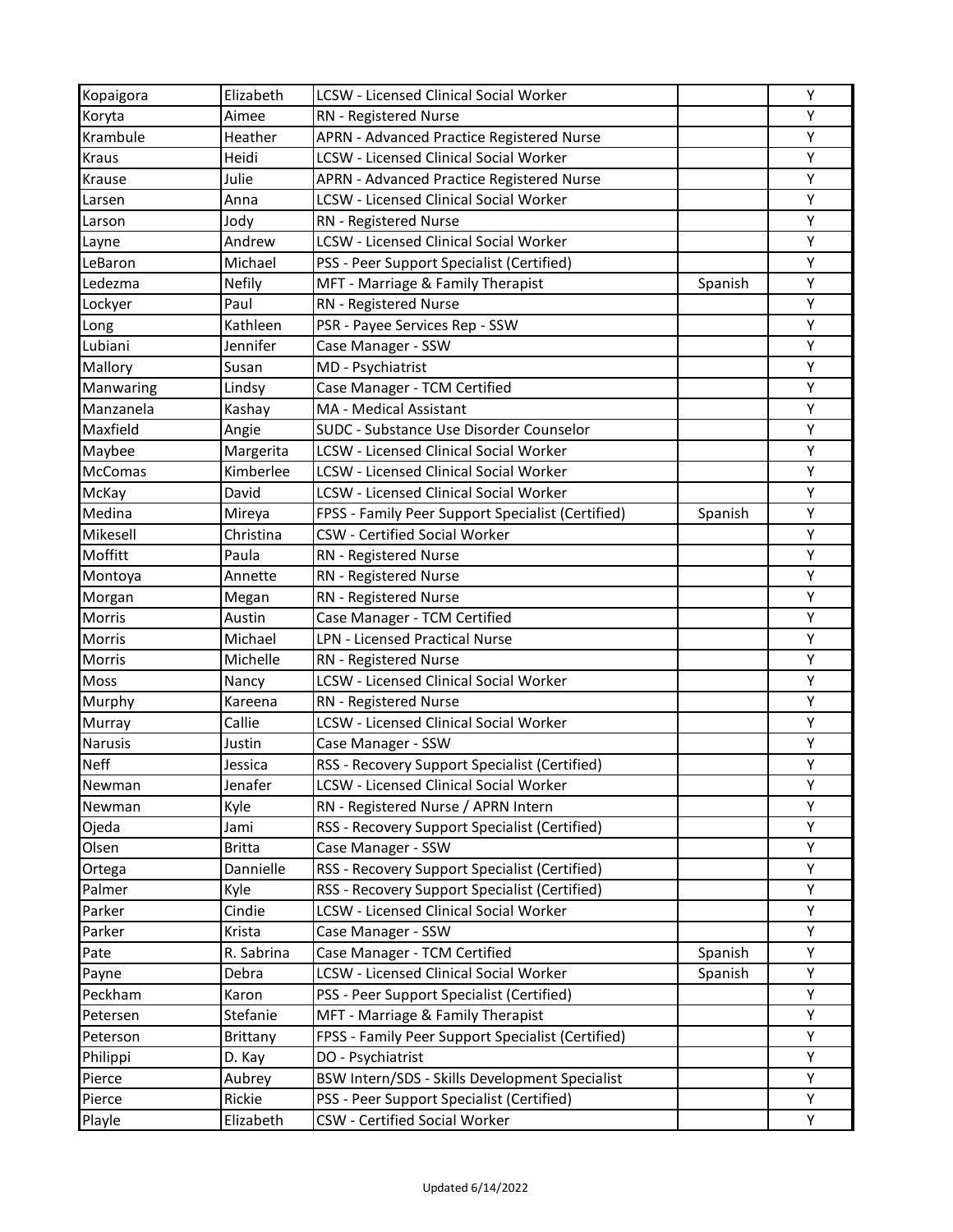| Pleva          | Lauren         | <b>MSW Intern</b>                               |         | Y |
|----------------|----------------|-------------------------------------------------|---------|---|
| Pope           | Michael        | MD - Psychiatrist Resident                      |         | Υ |
| Powell         | Cody           | <b>LCSW - Licensed Clinical Social Worker</b>   |         | Υ |
| Pranno         | Tiffany        | <b>LCSW</b> - Licensed Clinical Social Worker   |         | Υ |
| Puntasecca     | Joseph         | <b>LCSW - Licensed Clinical Social Worker</b>   |         | Υ |
| Ramos          | Roel           | SDS - Skills Development Specialist             |         | Υ |
| Rasmussen      | Erin           | RN - Registered Nurse                           |         | Υ |
| Reed           | Matthew        | <b>CMHC - Clinical Mental Health Counselor</b>  |         | Υ |
| Reisig         | Kristen        | <b>LCSW - Licensed Clinical Social Worker</b>   |         | Υ |
| Reist          | Rachel         | <b>LCSW - Licensed Clinical Social Worker</b>   |         | Υ |
| Reynolds       | Michelle       | <b>CSW</b> - Certified Social Worker            |         | Υ |
| Robbins        | Michelle       | MA - Medical Assistant                          |         | Υ |
| Robinson       | Brayden        | RSS - Recovery Support Specialist (Certified)   |         | Y |
| Rock           | Theresa        | <b>LPN - Licensed Practical Nurse</b>           |         | Υ |
| Ropelato       | Tamara         | PSS - Peer Support Specialist (Certified)       |         | Υ |
| Roper          | C. Scott       | MFT - Marriage & Family Therapist               |         | Υ |
| Roundy         | Michael        | MD - Psychiatrist                               |         | Υ |
| Salazar        | Rafael         | MA - Medical Assistant                          | Spanish | Υ |
| Sanford        | LauraLee       | Case Manager - TCM Certified                    |         | Υ |
| Savala         | Tiffany        | <b>LCSW - Licensed Clinical Social Worker</b>   |         | Υ |
| Schenk         | J. Noel        | MD - Psychiatrist                               |         | Υ |
| Schmidt        | Joseph         | <b>LCSW</b> - Licensed Clinical Social Worker   |         | Υ |
| Schmidt        | Van Arthur     | <b>CMHC - Clinical Mental Health Counselor</b>  |         | Υ |
| Shields        | Jennifer       | <b>LCSW - Licensed Clinical Social Worker</b>   |         | Υ |
| Simpson        | Clifford       | <b>CMHC - Clinical Mental Health Counselor</b>  |         | Υ |
| Smith          | Jeffrey        | Case Manager - SSW                              |         | Υ |
| Soutor         | Todd           | PhD - Psychologist                              |         | Υ |
| <b>Staples</b> | Courtney       | SDS - Skills Development Specialist             |         | Υ |
| Stewart        | Kay            | MA - Medical Assistant                          |         | Υ |
| <b>Stine</b>   | Lidia          | <b>MSW</b> Intern                               |         | Y |
| <b>Stock</b>   | Jazmyn         | RN - Registered Nurse                           |         | Υ |
| Stratford      | Tamara         | Case Manager - TCM Certified                    |         | Υ |
| Swain          | Taylor         | PSS - Peer Support Specialist (Certified)       |         | Υ |
| Swensen        | Amy            | PSS - Peer Support Specialist (Certified)       |         | Y |
| Tadehara       | Kira           | <b>LCSW - Licensed Clinical Social Worker</b>   |         | Υ |
| Temple         | Jena           | Case Manager - SSW                              |         | Υ |
| Tharp          | Tyson          | RN - Registered Nurse                           |         | Y |
| Thompson       | Colleen        | PSS - Peer Support Specialist (Certified)       |         | Υ |
| Thompson       | Jessica        | Case Manager - TCM Certified                    |         | Υ |
| Thomson        | Erin           | <b>MSW</b> Intern                               |         | Y |
| Thornhill      | Jacob          | <b>LCSW</b> - Licensed Clinical Social Worker   |         | Y |
| <b>Tippets</b> | Christopher    | <b>LCSW - Licensed Clinical Social Worker</b>   |         | Υ |
| Tocce-Carlson  | Katherine      | MFT - Marriage & Family Therapist               |         | Υ |
| Trump          | <b>Bradley</b> | <b>LCSW - Licensed Clinical Social Worker</b>   |         | Υ |
| Tuivai         | Latai          | <b>CSW</b> - Certified Social Worker            |         | Υ |
| Turnbow        | Gregory        | <b>LCSW - Licensed Clinical Social Worker</b>   |         | Υ |
| Turner         | Jennifer       | RSS - Recovery Support Specialist (Certified)   |         | Y |
| Turner         | R. Kendrick    | ACMHC - Assoc. Clinical Mental Health Counselor | Spanish | Υ |
| Upchurch       | Amanda         | RSS - Recovery Support Specialist (Certified)   |         | Υ |
| Uriona         | Sharon         | RN - Registered Nurse                           |         | Υ |